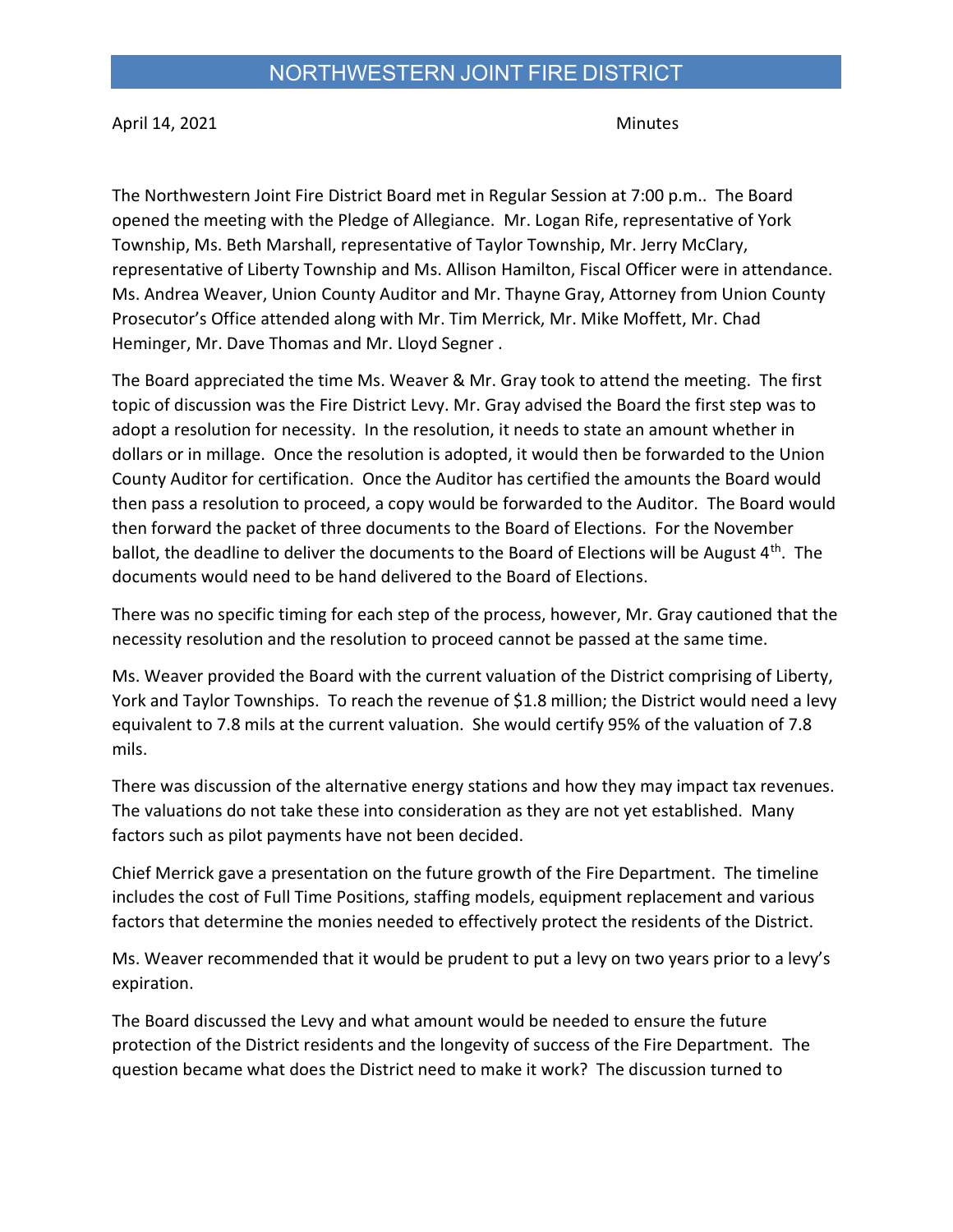## NORTHWESTERN JOINT FIRE DISTRICT

looking at 8 mils versus 7.8 mils. The Board discussed the option of a continuous levy versus a 5 year renewal. The advantage of a continuous levy is the effective rate would continue to decrease over the years and the residents wouldn't have to keep voting on the same levy, while ensuring future stability.

Mr. Gray would research the option of a continuous levy and report back. The Board would continue discussion on the levy and report to Mr. Gray what they decide to do.

Before Mr. Gray left the meeting; the Board asked him to review the Ohio Ethics Commission opinion on Mr. Moffett. Mr. Moffett is not a member of the NWJFD Board however is a Liberty Township Trustee. The question is, can the District pay Mr. Moffett for Fire Department runs? The Commission was not clear on their opinion and refers the matter to legal counsel. Ms. Hamilton will forward a copy of the opinion to Mr. Gray. Mr. Gray advised that he typically refers to the Commission, but agreed to review the opinion.

The Board reviewed the March 10, 2021 minutes.

- i. Ms. Marshall made a motion to accept the minutes; Mr. McClary seconded the motion.
	- All were in favor.

Ms. Hamilton provided the Board with the 2021 March Bank Reconciliation, purchase orders, payments, payroll and receipts. She noted there are no remarkable expenditures, but as the District is moving forward, there are more payments being noted. Ms. Hamilton advised that the credit for fuel was denied; due to the entity being too new. Ms. Hamilton presented an alternative solution to the Board. The idea is to open a second bank account specifically for fuel expenditures. The account would be monitored and fall under the same policy as the credit card. The exception is instead of a credit card; the Fire Department would use a debit card. The card would have daily limits. This would allow the Department access to fuel supplies.

ii. Mr. Rife made a motion to open a secondary bank account for the purpose of fuel expenditures. Mr. McClary seconded the motion. All were in favor.

Ms. Hamilton noted the District received the Ohio Cooperative Purchasing Program number 36494.

Chief Merrick presented the Board with the monthly statistics. He noted the Fire Department's runs for the month of March 2021 has increased compared to March 2020. Shifts are filled at 81%; this number reflects the additional shift recently added.

Due to the name change, the State of Ohio Pharmacy Board did a site inspection.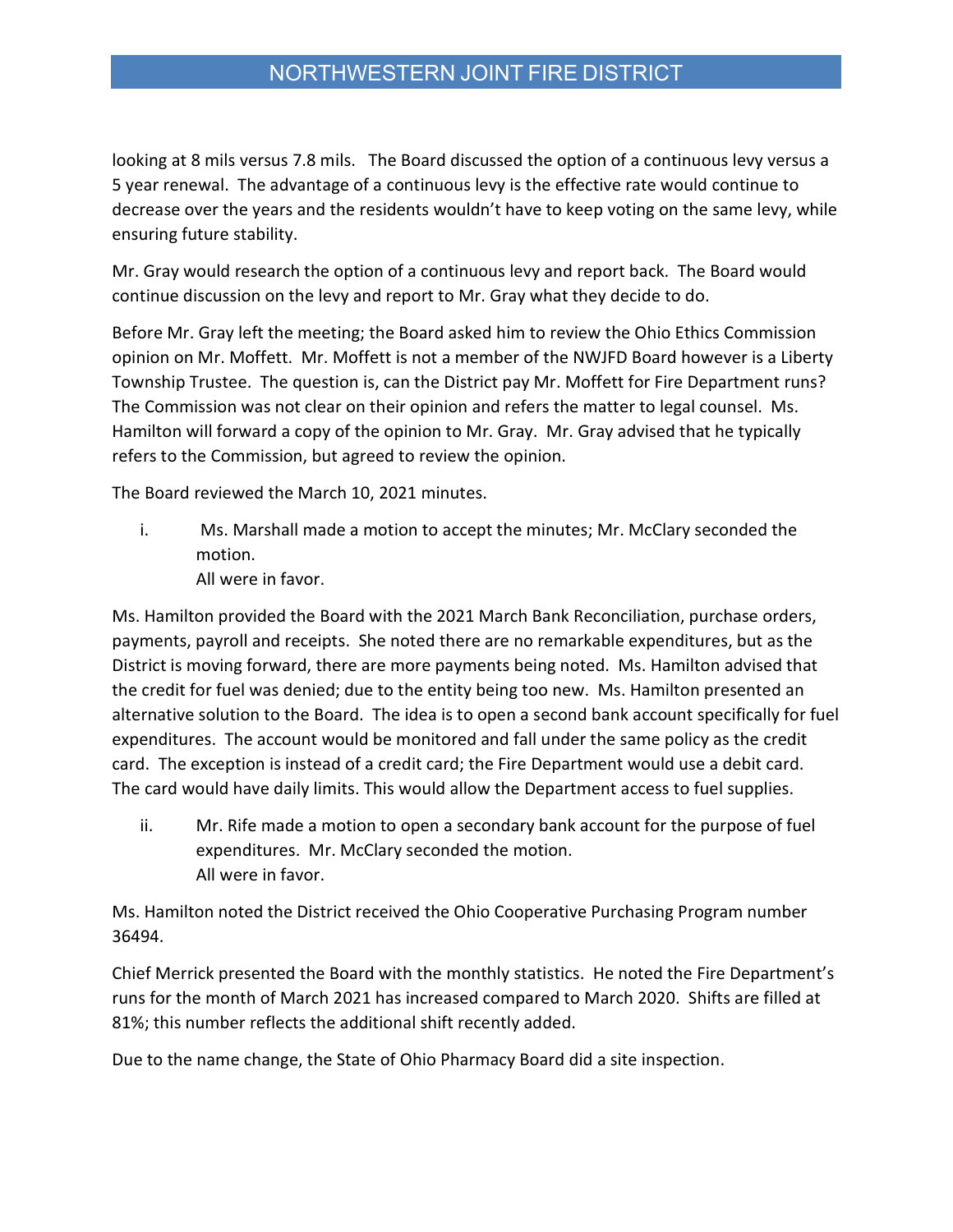## NORTHWESTERN JOINT FIRE DISTRICT

 The Department passed. Any noted items that needed changed or updated has been completed and reported to the State.

The Chief pointed out that ImageTrend charges a \$1200 per year historical data storage fee. After discussion, Mr. McClary will discuss the fees with Liberty Township and report back.

The Board asked the Chief to reach out to the Richwood Banking Company marketing department to discuss upgrades to the website and facebook at the next meeting.

Chief Merrick attended the County Fire Chief's meeting. The Chief's discussed CAD integration into the 911 system. The Fire Department's would need to pay for any further upgrades to the system.

iii. Ms. Marshall made a motion to accept Chief Merrick's report. Mr. Rife second the motion. All were in favor.

It is noted that EMS receipts are starting to come into the District. Chief Merrick advised that Mr. Heminger had uploaded a large batch of run files to Medicount.

Chief Merrick is continuing to review policies and procedures.

The Board asked to have an employment agreement document ready for the next meeting.

iv. Mr. Rife made a motion to accept 895.9 sick leave hours from the City of Marysville to be placed into Chief Merrick's NWJFD sick leave account. Mr. McClary seconded the motion. All were in favor.

Mr. Thomas was concerned about ballot language for the Township's PSO officers. Following discussion; Mr. McClary would follow up with Ms. Marshall.

The Board again discussed the amount needed for the Levy. After reviewing the information provided.

v. Mr. Rife made a motion to move forward with a 8 mil continuous levy; pending review by Mr. Gray on the ability of the District to place a continuous levy on the ballot. Mr. McClary seconded the motion. All were in favor.